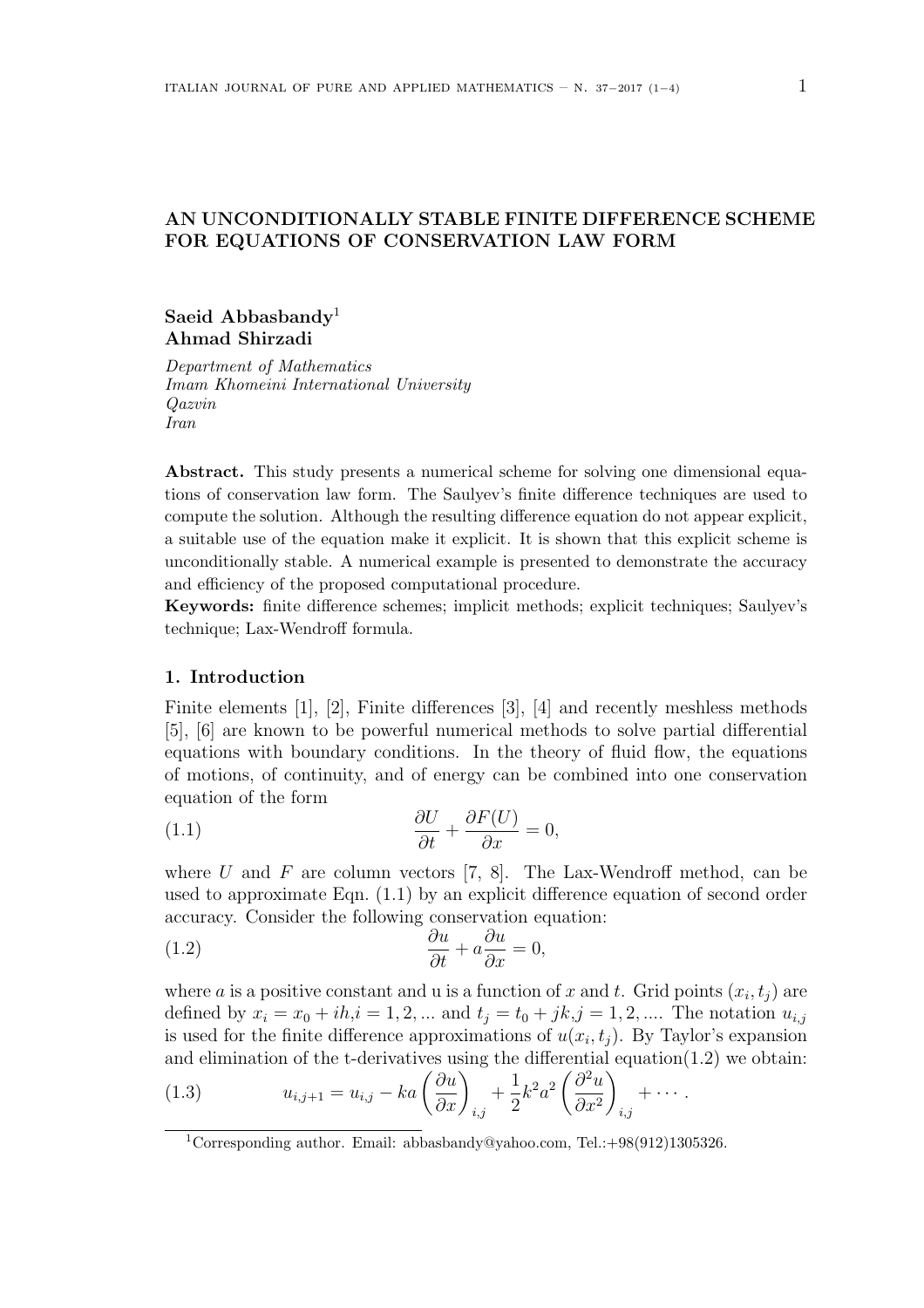The replacement of the x-derivatives by central-difference approximations gives the explicit difference equation:

(1.4) 
$$
u_{i,j+1} = u_{i,j} - \frac{a\varphi}{2}(u_{i+1,j} - u_{i-1,j}) + \frac{a^2\varphi^2}{2}(u_{i-1,j} - 2u_{i,j} + u_{i+1,j}),
$$

where  $\varphi = \frac{k}{h}$  $\frac{k}{h}$ . Scheme (1.4) is named the Lax-Wendroff explicit scheme and is stable for  $0 < a\varphi \le 1$  [3], [4]. In the next section we will present a scheme which is unconditionally stable.

## **2. Main results**

#### **2.1. Proposed finite difference scheme**

A noticeable feature of the current explicit finite difference methods for the numerical solution is the restriction of the size of the time step due to stability requirements. For most problems these are impractical methods. This limitation is removed when the implicit finite difference schemes are used for the numerical solution of the equations. However, a disadvantage of these techniques is the extensive amount of CPU times utilized in determining the numerical solution compared to the explicit methods for the same selection of values of step-sizes *k* and *h*. Implicit finite difference schemes require the solution of a large number of simultaneous linear algebraic equations at each time step. The number of iterations require to achieve a modest accuracy may become large, particularly for large time increments and small space mesh size. So the need to develop unconditionally stable Saulyev's finite difference schemes is clear[9], [10]. The main advantage of these techniques is that they are unconditionally stable and are explicit in nature  $[3]$ ,  $[4]$ . If we use the Saulyev's A formula for  $(1.4)$  we get the following equation:

(2.1) 
$$
\left(1+\frac{a^2\varphi^2}{2}\right)u_{i,j+1} = \frac{a^2\varphi^2}{2}u_{i-1,j+1} + \frac{a\varphi}{2}u_{i-1,j} + \left(1-\frac{a^2\varphi^2}{2}\right)u_{i,j} + \frac{a\varphi}{2}(a\varphi-1)u_{i+1,j}.
$$

Although the above approximation does not appear explicit, because  $u_{i,j+1}$  and  $u_{i,j}$  are on the right-hand side, a suitable use of the equation makes it explicit. If we begin the calculation from the left to right, the only unknown is  $u_{i,j+1}$ .

## **2.2. Stability analysis**

For stability analysis we consider the equation

$$
\left(1+\frac{a^2\varphi^2}{2}\right)u_{i,j+1} = \frac{a^2\varphi^2}{2}u_{i-1,j+1} + \frac{a\varphi}{2}u_{i-1,j} + \left(1-\frac{a^2\varphi^2}{2}\right)u_{i,j} + \frac{a\varphi}{2}(a\varphi-1)u_{i+1,j}.
$$

Substituting  $u_{i,j} = z^j e^{\sqrt{-1}\lambda i h}$  and eliminating common factors from the both sides of the equation we have

$$
\left(1+\frac{a^2\varphi^2}{2}\right)z = \frac{a^2\varphi^2}{2}ze^{-\sqrt{-1}\lambda h} + \frac{a\varphi}{2}e^{-\sqrt{-1}\lambda h} + \left(1-\frac{a^2\varphi^2}{2}\right) + \frac{a\varphi}{2}(a\varphi-1)e^{\sqrt{-1}\lambda h},
$$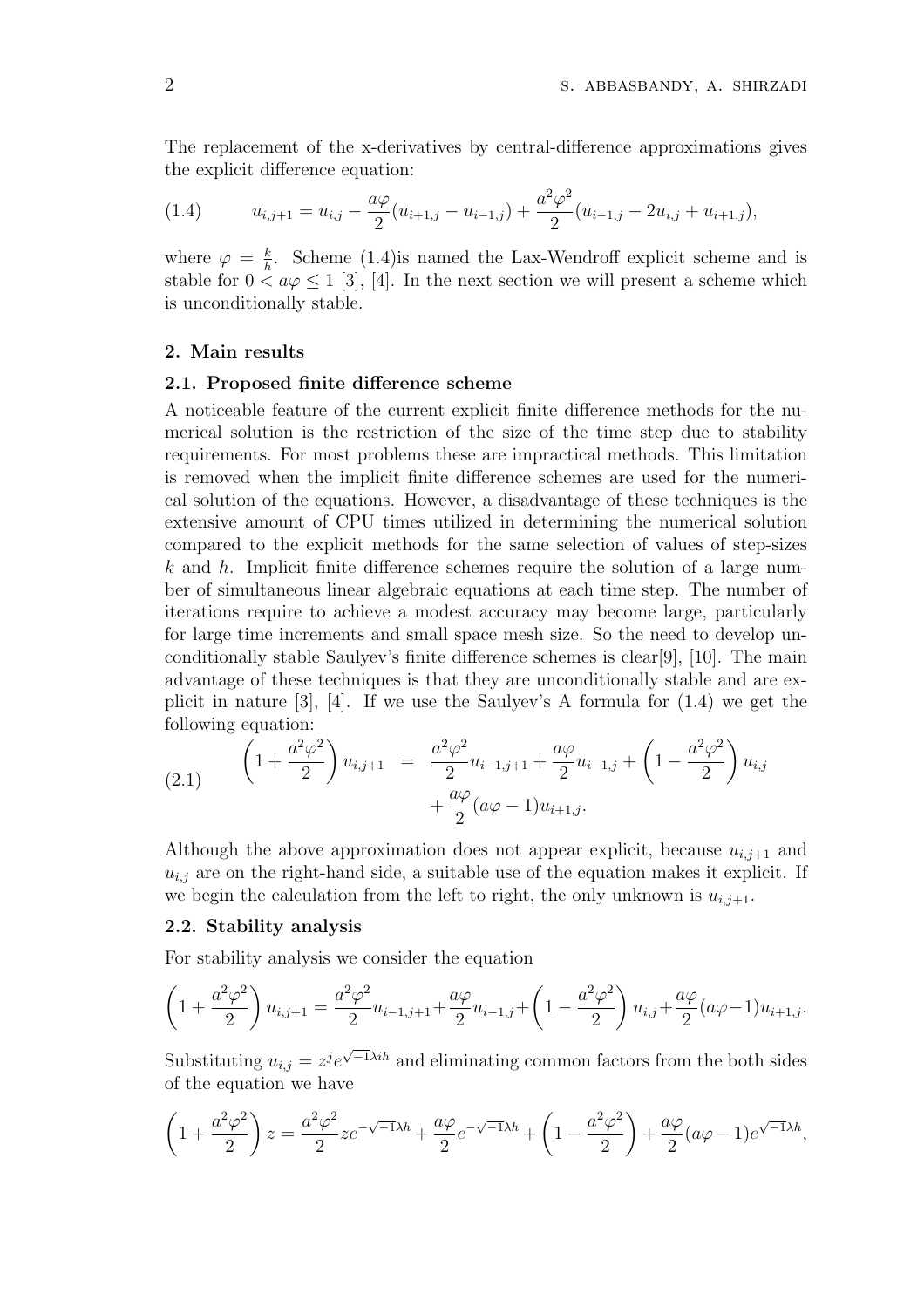therefore,

$$
\left(1 + \frac{a^2\varphi^2}{2} - \frac{a^2\varphi^2}{2}\cos(\lambda h)\right)z + \sqrt{-1}\frac{a^2\varphi^2}{2}\sin(\lambda h)z
$$
  
= 
$$
1 - \frac{a^2\varphi^2}{2} + \frac{a^2\varphi^2}{2}\cos(\lambda h) + \sqrt{-1}\left(\frac{a^2\varphi^2}{2} - a\varphi\right)\sin(\lambda h).
$$

Consequently,

$$
\left(1+\frac{a^2\varphi^2}{2}-\frac{a^2\varphi^2}{2}\cos(\lambda h)\right)^2+\frac{a^4\varphi^4}{4}\sin^2(\lambda h))|z|^2
$$
  
= 
$$
\left(1-\frac{a^2\varphi^2}{2}+\frac{a^2\varphi^2}{2}\cos(\lambda h)\right)^2+a^2\varphi^2\left(\frac{a\varphi}{2}-1\right)^2\sin^2(\lambda h),
$$

so we have

$$
|z|^2 = \frac{\left(1 - \frac{a^2 \varphi^2}{2} + \frac{a^2 \varphi^2}{2} \cos(\lambda h)\right)^2 + a^2 \varphi^2 \left(\frac{a\varphi}{2} - 1\right)^2 \sin^2(\lambda h)}{\left(1 + \frac{a^2 \varphi^2}{2} - \frac{a^2 \varphi^2}{2} \cos(\lambda h)\right)^2 + \frac{a^4 \varphi^4}{4} \sin^2(\lambda h)}.
$$

For stability we should have $|z|^2 \leq 1$  and, therefore,

$$
\left(1 - \frac{a^2\varphi^2}{2} + \frac{a^2\varphi^2}{2}\cos(\lambda h)\right)^2 + a^2\varphi^2\left(\frac{a\varphi}{2} - 1\right)^2\sin^2(\lambda h)
$$
  
 
$$
\leq \left(1 + \frac{a^2\varphi^2}{2} - \frac{a^2\varphi^2}{2}\cos(\lambda h)\right)^2 + \frac{a^4\varphi^4}{4}\sin^2(\lambda h),
$$

simplifying the above non-equality we have  $(1 - a\varphi)(1 + \cos(\lambda h)) \leq 2$ , therefore,

$$
(1 - a\varphi) \le \frac{2}{(1 + \cos(\lambda h))},
$$

since  $1 \leq \cos(\lambda h) \leq 1$ , if  $1 - a\varphi \leq 1$  or  $a\varphi \geq 0$  then the above non-equality is hold. Because  $a \geq 0$  and  $\varphi \geq 0$ , the relation is hold and, therefore, scheme (2.1) is unconditionally stable.

## **3. Test example**

For a test example, we consider the following equation

(3.1) 
$$
\frac{\partial U}{\partial t} + \frac{\partial U}{\partial x} = 0, \quad 0 < x < \infty, \quad t > 0,
$$

with the boundary condition

(3.2) 
$$
U(0,t) = 2t, \quad t > 0,
$$

and initial conditions

(3.3) 
$$
U(x, 0) = x(x - 2), \quad 0 \le x \le 2, U(x, 0) = 2(x - 2), \quad 2 \le x.
$$